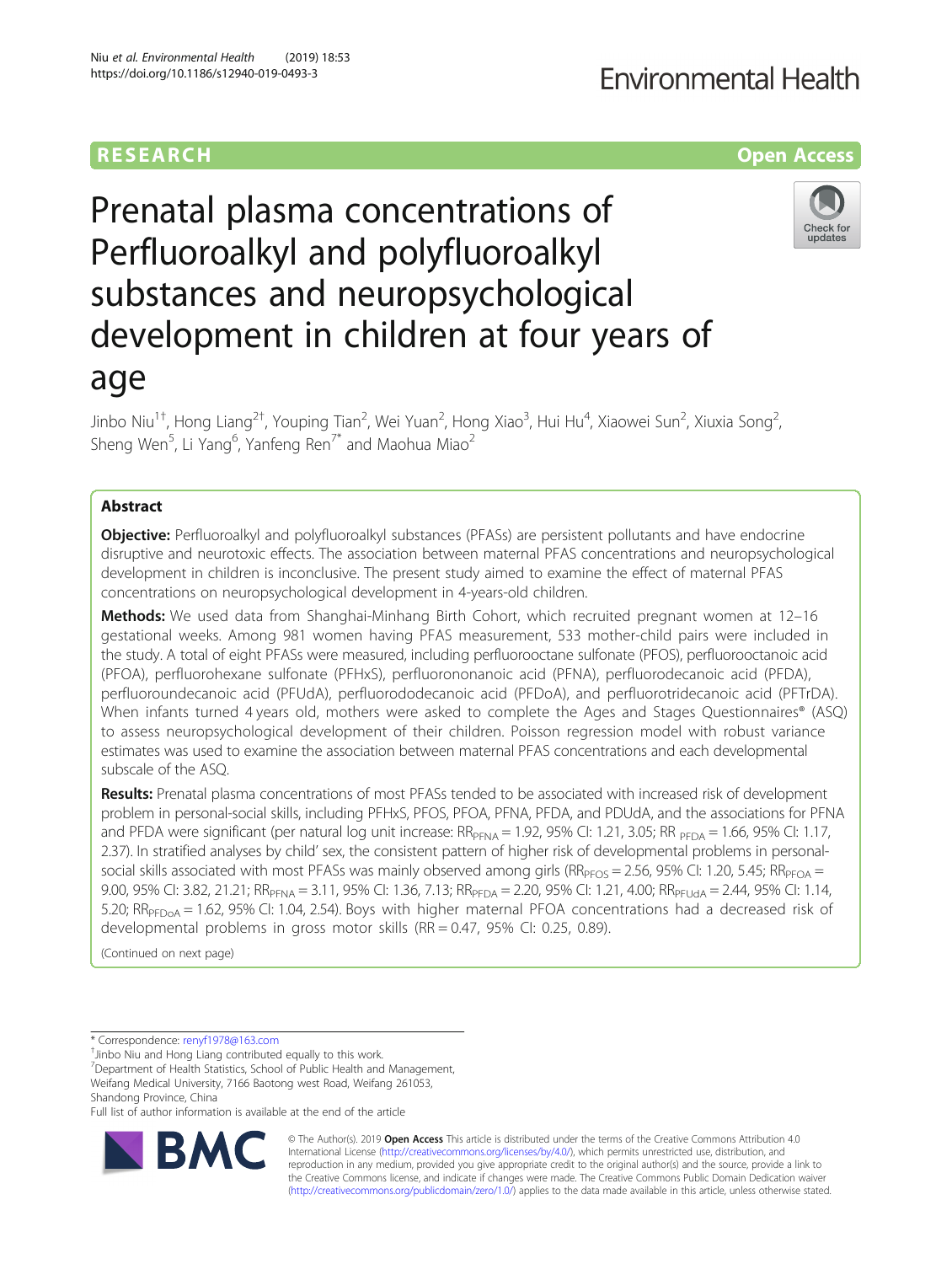#### (Continued from previous page)

**Conclusion:** Prenatal plasma PFAS concentrations were associated with neuropsychological development in girls at 4 years of age, mainly in the subset of personal-social skills.

Keywords: Perfluoroalkyl and polyfluoroalkyl substances, Neuropsychology, Age and stage questionnaire, Prenatal concentrations

## Introduction

Perfluoroalkyl and polyfluoroalkyl substances (PFASs), a group of synthetic chemicals with hydrophobic (waterrepelling) and oleophobic (oil-repelling) properties, have been extensively used in many consumer products, including oil, stain, grease, and water-repellent coatings on carpet, textiles, leather, and paper [[1](#page-11-0)]. PFASs are bioaccumulative and have a long elimination half-life of 2– 9 years [\[2](#page-11-0)]. Thus, they have been detected in wildlife and humans worldwide [\[3\]](#page-11-0). Concerns about the health/toxic effects of PFASs, particularly for in-utero exposure, have been raised for decades [[4](#page-11-0)].

In animal studies, maternal PFAS exposure during pregnancy was associated with somatic growth, e.g., birth weight and size [[5\]](#page-11-0). Moreover, maternal PFAS exposure can induce alteration in neuropsychological development of fetuses and neonates. Deranged spontaneous behavior was observed in adult mice following perfluorooctane sulfonate (PFOS) and perfluorooctanoic acid (PFOA) exposure during neonatal period, manifesting in hyperactivity and irreversibly reduced habituation [[6](#page-11-0)]. In addition, maternal PFOS or PFOA exposure during pregnancy can lead to decreased motor function and delayed learning in rat offspring [[7\]](#page-11-0).

The associations between maternal PFAS exposure and neuropsychological development in children have also been examined in human studies, but the findings are inconsistent  $[8-11]$  $[8-11]$  $[8-11]$  $[8-11]$  $[8-11]$ . A prospective birth cohort study in Japan showed an association between prenatal PFOA exposure and mental developmental in girls aged 6 months, but not in those aged 18 months [[12\]](#page-11-0). The biopersistent organochlorines in diet and human fertility (INUENDO) cohort study reported that prenatal exposure to PFOS and PFOA may have adverse effects on children's neurobehavioral development, specifically in terms of hyperactive behavior [\[13\]](#page-11-0). However, in the Danish National Birth Cohort (DNBC) established between 1996 and 2002, maternal serum levels of PFOA and PFOS were not associated with behavioral and motor coordination problems in 7-year old children [[10](#page-11-0)]. A nested case-control study from the DNBC suggested that prenatal PFAS exposure did not increase the risk of attention-deficit/hyperactivity disorder (ADHD) or autism in children [\[11](#page-11-0)]. In a 2005–2006 cohort study in the Mid-Ohio Valley, children in the highest quartile of maternal PFOA concentrations had higher intelligence quotient scores and decreased ADHD scores at ages 6– 12 years compared with those in the lowest quartile [\[8](#page-11-0)].

Previous studies examining the associations between maternal PFAS exposure and child neurodevelopment focused on PFOS and PFOA. However, other commonly used PFAS compounds, such as perfluorohexane sulfonate (PFHxS), perfluorononanoic acid (PFNA), and perfluorodecanoic acid (PFDA), can be detected in more than 85% of individuals in China and in France [\[14,](#page-12-0) [15](#page-12-0)] and 50% of individuals in USA [[16](#page-12-0)] and are less studied. Maternal concentrations of PFASs, including PFOS, PFOA PFHxS, PFNA, and PFDA, are much higher in the Shanghai area than in the United States, Europe and Asian countries [\[14\]](#page-12-0). In the present study, we used data from the Shanghai-Minhang Birth Cohort Study (S-MBCS) to examine associations between maternal concentrations of eight PFASs and the neurodevelopment of 4-year-old children assessed by the Ages and Stages Questionnaires, 3rd edition® (ASQ − 3).

## Methods

#### Participants

The Shanghai-Minhang Birth Cohort was established between April and December 2012 [[14,](#page-12-0) [17](#page-12-0)]. While attending routine antenatal examinations at the Maternal and Child Health Hospital of Minhang district in Shanghai, all pregnant women at 12–16 weeks of gestation was invited to participate in the study. Inclusion criteria included: being registered residents of Shanghai, having no history of chronic disease of the liver, kidney, or other organs, planning to deliver in this study hospital, and willingness to participate in specified interviews during pregnancy and after delivery.

In total, 1292 eligible pregnant women completed a structured questionnaire, among them, 981 provided a fasting blood sample at enrollment. Sixty-seven eligible pregnant women were excluded due to referral to other hospitals ( $n = 28$ ), twin pregnancy ( $n = 8$ ), and abortion or stillbirth ( $n = 31$ ). The remaining 1225 women delivered singleton live births. Structured questionnaires were administered postnatally during home visits at 4 years of age to collect information on the child's physical and neuropsychological development. ASQ-3 included in the structured questionnaire was used to identify children at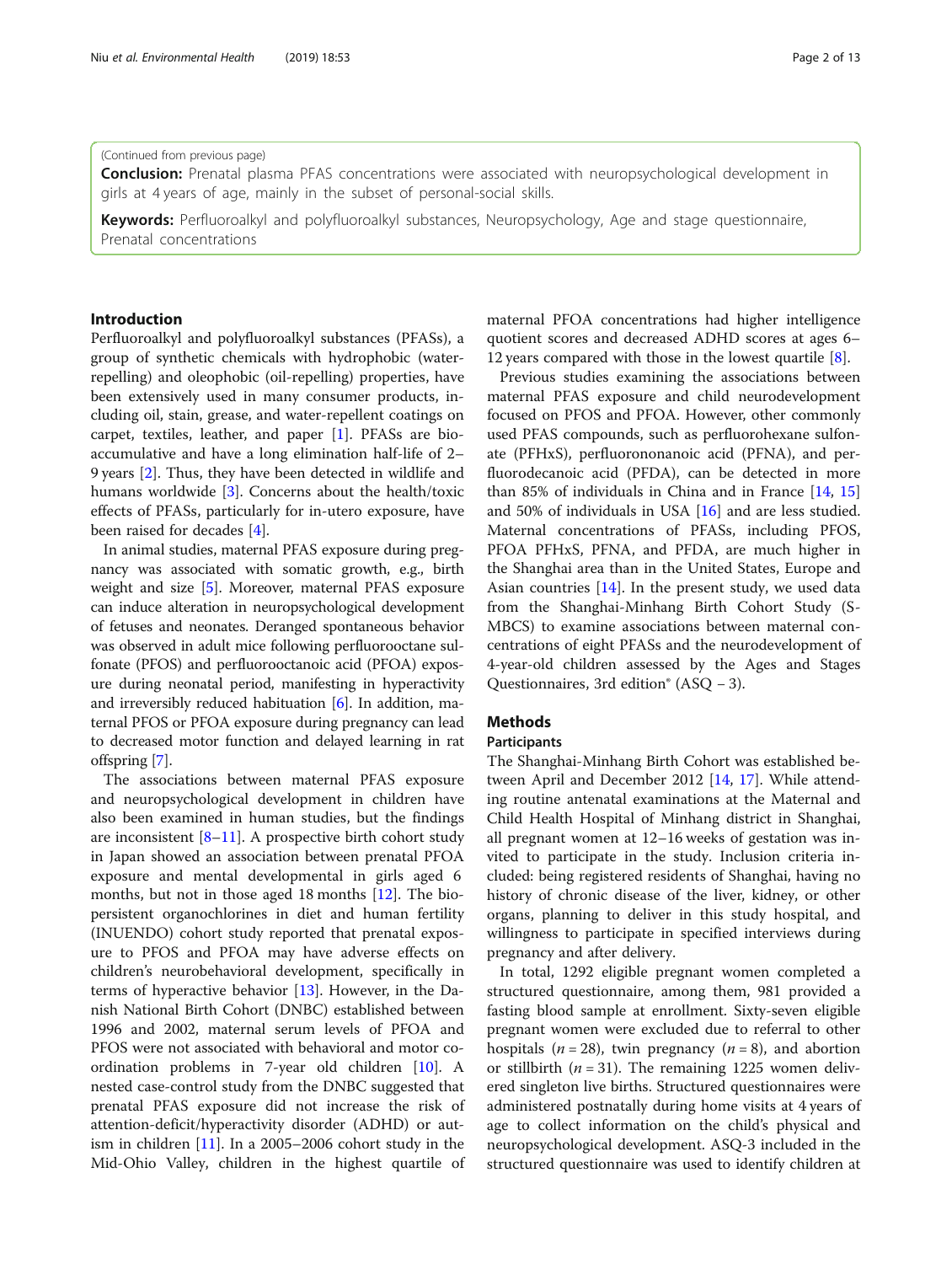a risk for neuropsychological developmental delay. We obtained complete ASQ-3 assessment data from 661 participants at 4 years of age. The present study included 533 mother-infant pairs who had measurements of prenatal PFAS concentration and child neuropsychological development at 4 years of age.

## Exposure assessment

Maternal blood samples were collected at enrollment. After separating plasma from whole blood, the plasma samples were stored at −80 °C until shipment using dry ice to the Center for Disease Control and Prevention in Hubei Province for quantitative analyses of 11 PFASs.

Eleven PFASs in each plasma sample were measured using high-performance liquid chromatography coupled with tandem mass spectrometry (Agilent Technologies Inc., USA). Detailed information on sample preparation, separation, quantification, quality control, and limit of detection (LOD) has been described previously [\[14](#page-12-0)]. The following eight PFASs with detection rates ≥90% were included in the present study for statistical analyses: PFHxS, PFOS, PFOA, PFNA, PFDA, perfluoroundecanoic acid (PFUdA), perfluorododecanoic acid (PFDoA), and perfluorotridecanoic acid (PFTrDA).

## Assessment of children's neuropsychological development

ASQ-3, contains 30 items designed to assess infant neuropsychological development in children aged 1–60 months. It covers five developmental subscales: communication, gross motor function, fine motor function, problemsolving ability, and personal-social skills [\[18\]](#page-12-0). A detailed description of Chinese translation, training, and process of validation of ASQ-3 has been described elsewhere [[19](#page-12-0)]. The Simplified Chinese version of ASQ-3 has good internal consistency (Cronbach's α = 0.80), high test-retest reliability (correlation coefficient  $= 0.8$ ), and high validity  $(sensitivity = 87.50\%, specificity = 84.48\%)$  [\[19\]](#page-12-0).

At home visits, parents or other caregivers were asked whether the child performs the described behavior based on three alternatives: "yes" (10 points), "sometimes" (5 points) and "not yet" (0 points). The score of each ASQ-3 subscale was highly skewed, with few children scoring lower than 2 standard deviations (SDs) below the standardized mean. Thus, the 10th percentile score of each subscale was used to identify children at a potential risk of developmental problem/delay, i.e., if scores on any subscale were less than or equal to the 10th percentile, the child was classified as having a developmental problem/delay. Additional file [1:](#page-11-0) Table S1 presents the rates of potential developmental problem assessed at 4 years of age in the study.

#### Covariates and potential confounders

Trained interviewers used a structured questionnaire at enrollment to collect information on maternal age, education, height, pre-pregnancy weight, parity, health status, per capita household income, and lifestyle. Body mass index (BMI) was calculated as body weight in kilograms divided by squared body height in meters. The information on child's sex and gestational age was extracted from the study hospital's medical records. Potential confounders were identified based on previous literature of potential determinants of early childhood development, available data in the present study, and results of bivariate analyses examining the relationship with neuropsychological problems  $(P < 0.20)$ . Maternal age at enrollment (years), pre-pregnancy BMI ( $\text{kg/m}^2$ ), parity, per capita household income (< 4000, 4000–8000, and > 8000 CNY/month), passive smoker (yes/no), gestational age (weeks), and child's sex (Boy/Girl) were included as covariates in the final model.

## Statistical analysis

We first described and compared the demographic characteristics of included and excluded mother-infant pairs. The distributions of prenatal plasma concentrations of PFASs were presented by geometric means (GMs), SD, and percentiles. Risk ratios (RRs) and associated 95% confidence intervals (CIs) were estimated for the association between each PFAS and each developmental subscale of ASQ using Poisson regression analysis with robust variance estimates [\[20](#page-12-0)]. Prenatal PFAS concentrations were natural log (ln) transformed to approximate a normal distribution for regression analysis and were treated as continuous independent variables in all models. Values below the LOD were replaced with  $LOD/\sqrt{2}$ .

Considering that a previous study reported the sexspecific effect of PFASs on neurobehavioral problems [[21\]](#page-12-0), we introduced a cross product term for child's sex with each individual PFAS to evaluate potential interaction effects. As several interaction items showed statistical significance  $(P < 0.10)$ , we performed stratified analyses by child's sex. PFAS concentrations were also categorized into tertiles according to its distribution in the subjects and were analyzed using Poisson regression. The lowest tertile was used as the reference group.

Additionally, we fit generalized additive models to investigate a potential nonlinear relationships between maternal PFAS concentration and neurobehavioral problems, and visually inspected plots of the smoothed data. Several associations between ln-transformed PFASs and children's neuropsychological development showed nonlinear (Additional file [1:](#page-11-0) Figure S1-S5). In order to make our results comparable to other studies and considering that the aim of our study was inference rather than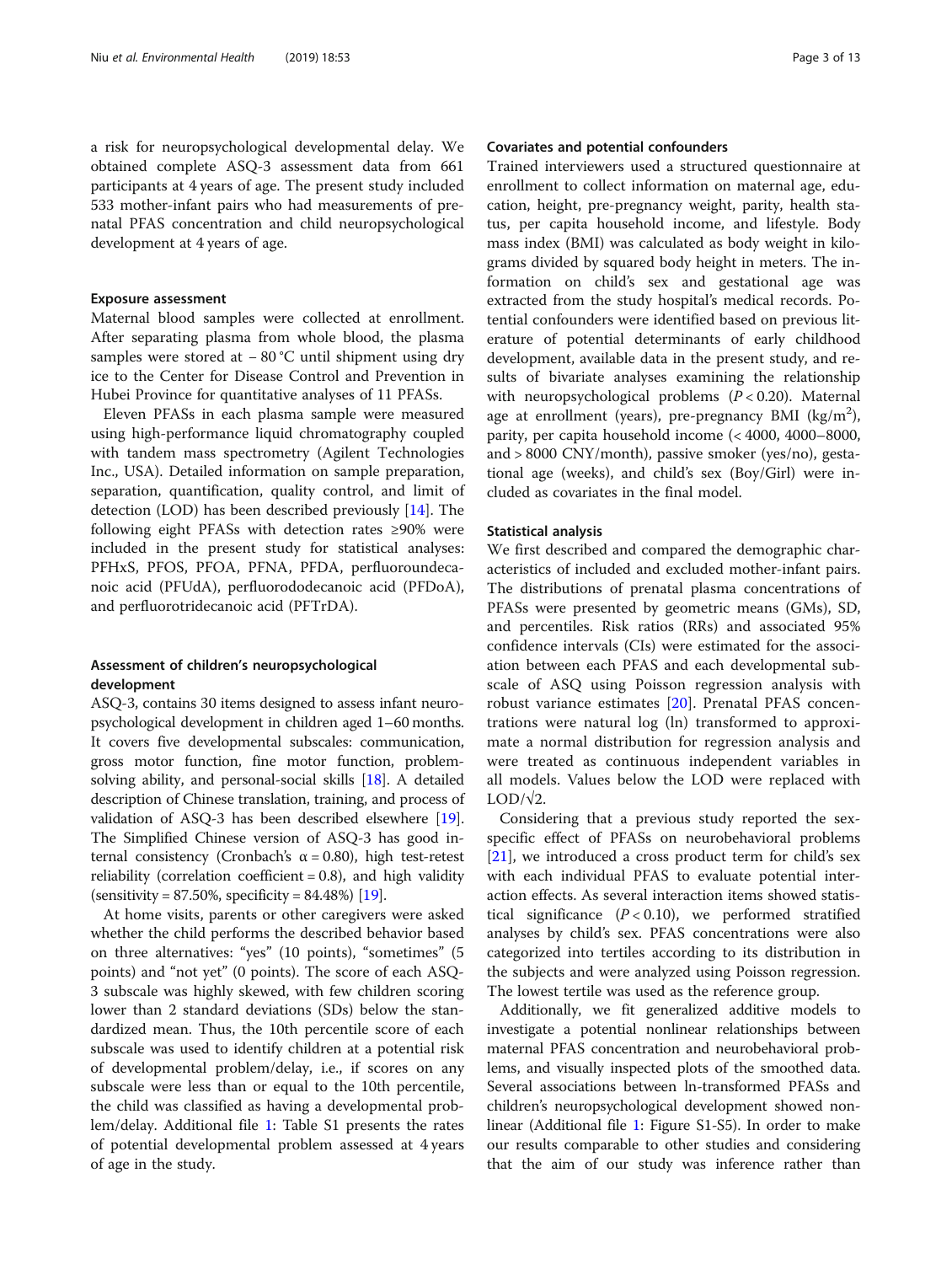prediction, we still primarily presented the results of linear models (PFAS concentrations as continuous and categorical variables, respectively),

The Statistical Analysis System (SAS, version 9.3; SAS Institute, Inc., Cary, NC, USA) was used for statistical analysis.  $P$  values < 0.05 from two-tailed tests were considered statistically significant.

## Results

Table [1](#page-4-0) presents characteristics of mother-child pairs included and excluded in the study. The mean age of the included mothers at recruitment was 27.9 years, and 18.7 and 5.9% of them were underweight and overweight, respectively. Included parents tended to have high educational attainment, with 78.0% having college or above degrees. Among included mothers, the majority were nulliparous and had household income per capita > 4000 CNY/month, and over 40% of them were exposed to secondhand smoke during pregnancy, while only 0.87% of them reported alcohol consumption during pregnancy. About 18.6% of included mothers had depressive symptoms during pregnancy. The mean gestational weeks of included mothers at birth of children was 39.5 weeks and 55.7% of children were boys. The characteristics of excluded mother-pairs were comparable with those included, except that the proportion of nulliparous women was slightly higher among the included than those excluded (86.9% vs. 82.7%).

PFHxS, PFOS, PFOA, PFNA, PFDA, PFUdA, and PFDoA were detected in all maternal plasma samples, while PFTrDA was detected in 90.6% of samples. PFOA had the highest exposure levels  $(GM = 20.0 \text{ ng/ml})$ , followed by PFOS  $(GM = 10.8 \text{ ng/ml})$ . The concentrations of PFHxS, PFDA, PFNA, and PFUdA were one order of magnitude lower than those of PFOA and PFOS, while those of PFDoA and PFTrDA were two orders of magnitude lower (Table [2](#page-5-0)). Prenatal PFAS concentrations were similarly distributed in girls and boys (Additional file [1](#page-11-0): Table S2).

Table [3](#page-6-0) and Fig. [1](#page-7-0) present associations between maternal ln-transformed PFAS concentrations (as continuous variables) and children's neurodevelopmental problems at 4 years of age. There was a pattern of higher risks of developmental problem in personal-social skills associated with higher prenatal plasma concentrations of PFHxS, PFOS, PFOA, PFNA, PFDA, and PDUdA, with significant associations for PFNA and PFDA (per natural log unit increase:  $RR_{PFNA} = 1.92, 95\%$  CI: 1.21, 3.05; RR PFDA = 1.66, 95% CI: 1.17, 2.37). Children with higher prenatal PFTrDA concentrations tended to have a slightly higher risk of developmental problem in communication, with borderline significance  $(RR = 1.16$  for per natural log unit increase, 95% CI: 0.99, 1.36), but the association was not observed for other PFASs. No statistically significant association was observed between maternal PFAS concentrations and developmental problems in gross motor, fine motor, and problem solving skills.

When evaluating the potential effect modifications by child's sex, some interaction items of maternal PFAS concentrations and child's sex were statistically significant  $(p < 0.10)$  in the models examining PFOA and gross motor, PFNA and fine motor, and PFOS/PFOA and personal-social skills (Additional file [1:](#page-11-0) Table S3). The consistent pattern of higher risk of developmental problems in personal-social skills associated with most PFASs shown in Table [3](#page-6-0) was mainly observed among girls (Table [4](#page-8-0)). Among these associations, those for PFOS, PFOA, PFNA, PFDA, PFUdA, and PFDoA concentrations were statistically significant (per natural log unit increase of PFAS concentrations:  $RR_{PFOS} = 2.56$ , 95% CI: 1.20, 5.45;  $RR_{PFOA} = 9.00$ , 95% CI: 3.82, 21.21;  $RR_{PENA} =$ 3.11, 95% CI: 1.36, 7.13;  $RR_{\text{PPDA}} = 2.20$ , 95% CI: 1.21, 4.00;  $RR_{PFUdd} = 2.44$ , 95% CI: 1.14, 5.20;  $RR_{PFDoA} = 1.62$ , 95% CI: 1.04, 2.54). There were no significant associations between PFAS concentrations and problems in other subscales in girls (Table [4\)](#page-8-0). No clear association between PFAS concentrations and problems in each subscale was observed in boys (Table [4](#page-8-0)). Only boys with higher prenatal PFOA concentrations had a decreased risk of developmental problems in gross motor skills (per natural log unit increase:  $RR = 0.47$ , 95% CI: 0.25, 0.89) (Table [4\)](#page-8-0).

We further examined the associations between maternal PFAS concentration as categorical variables and developmental problems by child's sex (Table [5\)](#page-9-0). Generally, the models using categorized PFAS variables showed similar results as reported in the main analyses. In girls, there was a consistent pattern of increased risk of problems in personal-social skills associated with higher maternal PFAS concentrations except PFTrDA, although the estimates became imprecise. For PFOA, the regression model did not converge because there was no child with developmental problem in the lowest tertile group. A linear trend was observed between tertiles of PFOS, PFNA, PFDA, and PFDoA and problems in the subscale (P for trend =0.0027, 0.0417, 0.0110, and 0.0159, respectively, Table [5\)](#page-9-0). In addition, prenatal PFNA concentrations were associated with a decreased risk of communication problems; adjusted RRs were 0.73 (95%CI: 0.41, 1.32) for the middle tertile and 0.50 (95% CI: 0.26, 0.94) for the highest tertile  $(P$  for trend = 0.0292). There were no clear associations between maternal PFAS concentrations and problems in each subscale among boys. However, boys with higher maternal PFTrDA concentrations were more likely to have communication problem; the adjusted RRs was 1.53 (95%CI: 0.92, 2.55) for middle tertile and 1.83 (95%CI: 1.08, 3.12)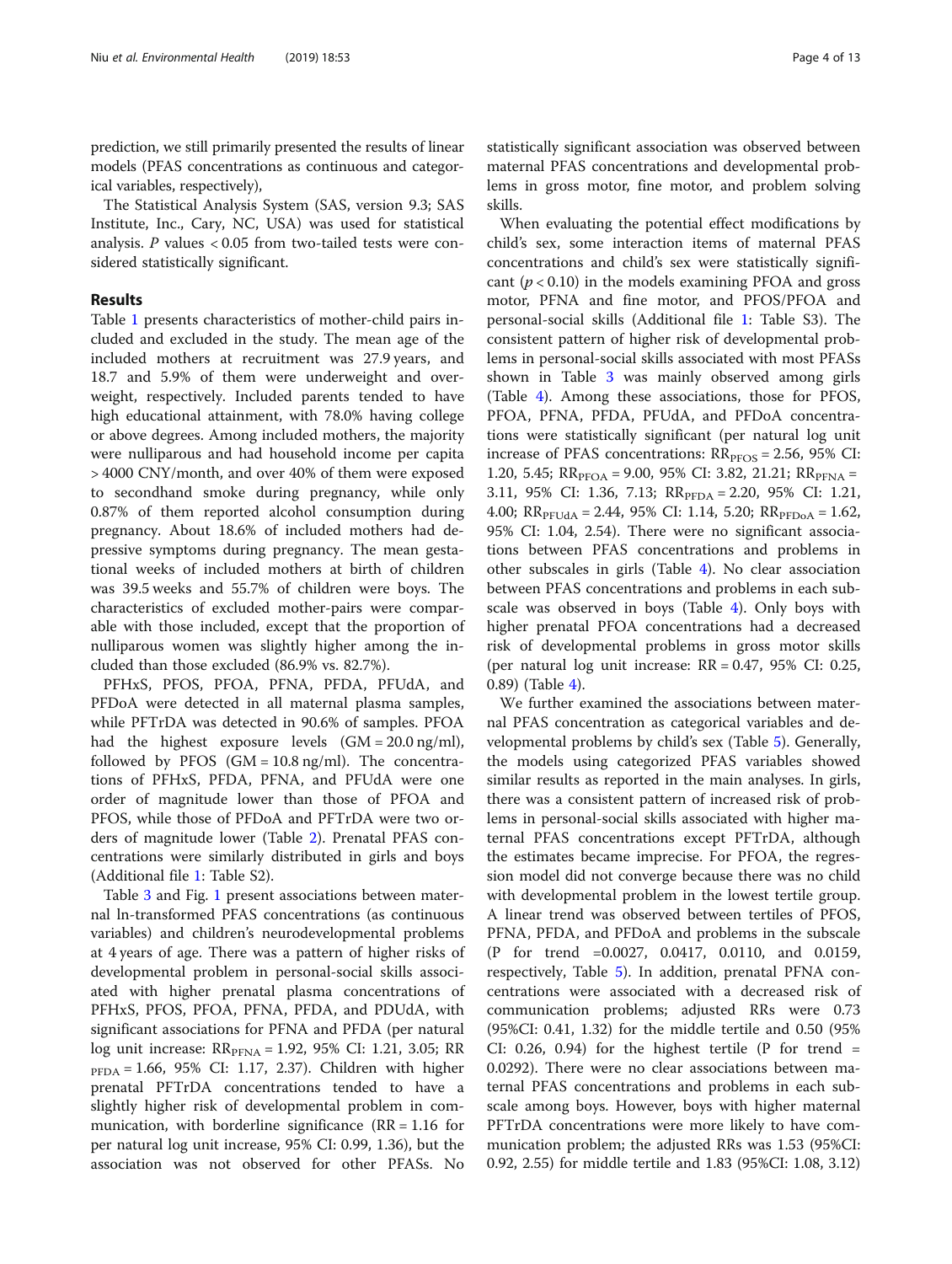| Characteristics                                 | Included ( $N = 533$ )<br>$n$ (%) / Mean $\pm$ SD | Excluded $(N = 692)$<br>n $(\%)$ / Mean $\pm$ SD | P-value of Student's t-test<br>or Chi-square test |
|-------------------------------------------------|---------------------------------------------------|--------------------------------------------------|---------------------------------------------------|
| Maternal age at enrollment (years)              |                                                   |                                                  |                                                   |
| $Mean \pm SD$                                   | $27.9 \pm 3.4$                                    | $27.8 \pm 3.4$                                   | 0.7451                                            |
| < 25                                            | 81 (15.2)                                         | 103 (14.9)                                       | 0.7900                                            |
| $25 - 30$                                       | 299 (56.1)                                        | 404 (58.4)                                       |                                                   |
| $\geq 30$                                       | 153 (28.7)                                        | 185 (26.7)                                       |                                                   |
| Maternal pre-pregnancy BMI (kg/m <sup>2</sup> ) |                                                   |                                                  |                                                   |
| $Mean \pm SD$                                   | $20.6 \pm 2.4$                                    | $20.4 \pm 2.4$                                   | 0.1905                                            |
| < 18.5                                          | 98 (18.7)                                         | 146 (21.5)                                       | 0.2112                                            |
| $18.5 - 24.9$                                   | 395 (75.4)                                        | 506 (74.4)                                       |                                                   |
| $\geq 25$                                       | 31(5.9)                                           | 28 (4.1)                                         |                                                   |
| Maternal education                              |                                                   |                                                  |                                                   |
| Blow high school                                | 41 $(7.7)$                                        | 78 (11.3)                                        | 0.1064                                            |
| High School                                     | 76 (14.3)                                         | 99 (14.3)                                        |                                                   |
| College or above                                | 415 (78.0)                                        | 514 (74.4)                                       |                                                   |
| Paternal education                              |                                                   |                                                  |                                                   |
| Blow high school                                | 28 (5.25)                                         | 57 (8.28)                                        | 0.9430                                            |
| High School                                     | 76 (14.26)                                        | 119 (17.3)                                       |                                                   |
| College or above                                | 429 (80.49)                                       | 512 (74.42)                                      |                                                   |
| Per capita household income (CNY)               |                                                   |                                                  |                                                   |
| < 4000                                          | 113(21.3)                                         | 140 (20.6)                                       | 0.0282                                            |
| 4000-8000                                       | 212 (40.0)                                        | 277 (40.8)                                       |                                                   |
| > 8000                                          | 205 (38.7)                                        | 262 (38.6)                                       |                                                   |
| Parity                                          |                                                   |                                                  |                                                   |
| Nulliparous                                     | 459 (86.9)                                        | 569 (82.7)                                       | 0.0432                                            |
| Multiparous                                     | 69 (13.1)                                         | 119 (17.3)                                       |                                                   |
| Maternal alcohol consumption during pregnancy   |                                                   |                                                  |                                                   |
| No                                              | 454 (99.13)                                       | 508 (98.64)                                      | 0.4743                                            |
| Yes                                             | 4(0.87)                                           | 7(1.36)                                          |                                                   |
| Maternal passive smoking before conception      |                                                   |                                                  |                                                   |
| No                                              | 307 (57.8)                                        | 420 (60.9)                                       | 0.2811                                            |
| Yes                                             | 224 (42.2)                                        | 270 (39.1)                                       |                                                   |
| Maternal prenatal depressive symptoms           |                                                   |                                                  |                                                   |
| No                                              | 434 (81.43)                                       | 551 (79.62)                                      | 0.4309                                            |
| Yes                                             | 99 (18.57)                                        | 141 (20.38)                                      |                                                   |
| Sex of child                                    |                                                   |                                                  |                                                   |
| Boy                                             | 297 (55.7)                                        | 370 (53.7)                                       | 0.4816                                            |
| Girl                                            | 236 (44.3)                                        | 319 (46.3)                                       |                                                   |
| Gestational age (weeks)                         |                                                   |                                                  |                                                   |
| $Mean \pm SD$                                   | $39.5 \pm 1.3$                                    | $39.51 \pm 1.5$                                  | 0.6182                                            |
| $<$ 37                                          | 19 (3.6)                                          | 26 (3.8)                                         | 0.8640                                            |
| $\geq$ 37                                       | 513 (96.4)                                        | 666 (96.2)                                       |                                                   |

<span id="page-4-0"></span>Table 1 Characteristics of included and excluded mother-child pairs

Missing data: Included: pre-pregnancy BMI (n = 9), maternal education (n = 1), per capita household income (n = 3), parity (n = 5), maternal alcohol consumption during pregnancy (n = 75) and maternal passive smoking before conception (n = 2); Excluded: pre-pregnancy BMI (n = 12), maternal education (n = 1), paternal education (n = 4), per capita household income (n = 13), parity (n = 4), maternal alcohol consumption during pregnancy (n = 177), maternal passive smoking before conception ( $n = 2$ ), and maternal prenatal depressive symptoms ( $n = 1$ )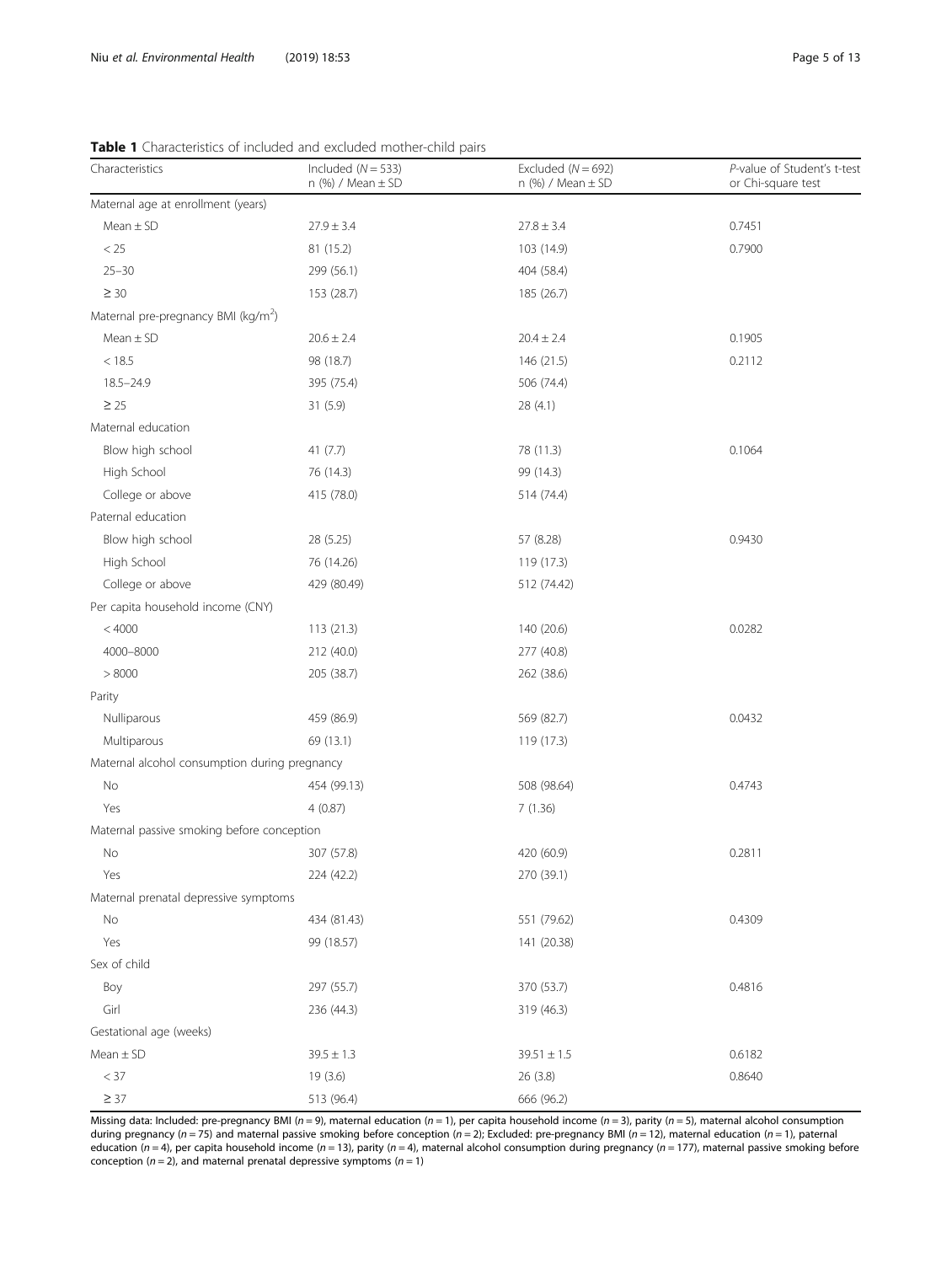<span id="page-5-0"></span>Table 2 Maternal PFASs concentrations (ng/mL) at 12-16 gestational weeks ( $N = 533$ ) in Shanghai, China

| PFAS        | <b>LOD</b> | $>$ LOD $(N$         | <b>GM</b> | Percentiles |                  |      |      |      |
|-------------|------------|----------------------|-----------|-------------|------------------|------|------|------|
|             |            | %                    | (GSD)     | 5th         | 25 <sub>th</sub> | 50th | 75th | 95th |
| PFHxS       | 0.015      | 533 (100)            | 2.7(1.6)  | 1.4         | 2.1              | 2.8  | 3.5  | 5.7  |
| PFOS        | 0.02       | 533 (100)            | 10.8(1.8) | 4.5         | 7.6              | 10.8 | 15.8 | 25.2 |
| <b>PFOA</b> | 0.01       | 533 (100)            | 20.0(1.6) | 9.3         | 15.3             | 19.9 | 27.4 | 38.9 |
| PFNA        | 0.02       | 533 (100)            | 1.8(1.6)  | 0.8         | 1.3              | 1.8  | 2.5  | 3.9  |
| PFDA        | 0.01       | 533 (100)            | 2.1(1.9)  | 0.7         | 1.4              | 2.1  | 3.2  | 6.3  |
| PFUdA       | 0.01       | 533 (100)            | 1.6(1.9)  | 0.5         | 1.0              | 1.6  | 2.5  | 4.4  |
| PFDoA       | 0.015      | 533 (100)            | 0.1(2.9)  | <b>LOD</b>  | 0.1              | 0.1  | 0.2  | 0.4  |
| PFTrDA 0.02 |            | 483 (90.6) 0.1 (2.9) |           | LOD.        | 0.1              | 0.1  | 0.2  | 0.4  |
|             |            |                      |           |             |                  |      |      |      |

LOD Limit of detection, GM Geometric mean, GSD Geometric standard deviation

for the highest tertile ( $P$  for trend = 0.0218). Boys in the middle tertile of maternal PFUdA concentrations had more problems in fine motor scale (RR = 2.19, 95%CI: 1.16, 4.17) (Table [5\)](#page-9-0).

## **Discussion**

We found that girls with higher maternal concentrations of PFHxS, PFOS, PFOA, PFNA, PFDA, PFUdA, and PFDoA tended to have more problems in personal-social skills, while there was little evidence for consistent associations in boys.

In the study, median concentrations for maternal PFOS and PFOA were 10.8 and 19.9 ng/ml, respectively, which are one of the highest levels reported among pregnant women during the similar period (around 2012) compared to those of the studies conducted in the US (2.4 and 1.1 ng/ml) [\[16](#page-12-0)], Canada (4.6 and 1.7 ng/ml) [[22\]](#page-12-0), Denmark (8.23 and 2.0 ng/ml) [\[23](#page-12-0)], Australia (1.99 ad 0.86 ng/ml) [[24](#page-12-0)], and Japan (3.52 and 1.27 ng/ml) [[25\]](#page-12-0), especially for PFOA. However, compared to the studies on prenatal PFAS concentrations and child's neurodevelopment where the samples were collected mainly around 2000, PFOS concentrations were lower than most of the studies (ranged from 13.2 to 34.4 ng/ml) [[10](#page-11-0), [26\]](#page-12-0) except the Hokkaido study in Japan [\[12](#page-11-0), [27](#page-12-0)], while PFOA concentrations were much higher (ranged from 1.2 to 5.6 ng/ml in previous studies) [\[12](#page-11-0), [28](#page-12-0)]. Different from other studies where PFOS has the highest concentrations, PFOA was the most predominant compound in the present study, which was also observed in another cohort study in Shanghai [\[29](#page-12-0)]. This may be explained by the findings that PFOA is the most prevalent compound in the surface water of Shanghai, accounting for 51–86% of total PFAS concentrations [[30\]](#page-12-0).

Results from epidemiological studies on neurodevelopmental impact of in utero PFAS exposure are inconsistent [[10,](#page-11-0) [28,](#page-12-0) [31](#page-12-0), [32](#page-12-0)]. A cohort study from Taiwan showed that prenatal exposure to PFOS might affect child neurodevelopment, especially gross motor development at 2 years of age [[32\]](#page-12-0). Among 432 mother-daughter pairs from the Avon Longitudinal cohort, a 1 ng/mL increase in PFOS was associated with a 3.82-point (95% CI: − 6.18, − 1.47) lower vocabulary score at 15 months and a 0.80-point (95% CI: − 1.74, 0.14) lower language score at 38 months in daughters of mothers aged < 25 years [\[33](#page-12-0)]. A birth cohort study between 2002 and 2005 suggested an association between prenatal PFOA exposure and neurodevelopmental delay in 6-month-old females, as measured by mental scales of the second edition of the Bayley Scales of Infant Development [\[12](#page-11-0)]. In Oulhote et al.'s study, cross-sectional analyses at 7 years of age showed possible sex-dimorphic associations between PFAS concentrations and the Strengths and Difficulties Questionnaire (SDQ) scores; girls had consistently positive associations with SDQ scores, whereas boys exhibited a pattern of negative or null associations [\[9](#page-11-0)]. However, in a prospective study from the DNBC, maternal plasma levels of PFOA or PFOS were neither associated with mental developmental nor fine and gross motor developmental milestones in infants [\[28](#page-12-0)], and there was no association between PFAS concentration and behavioral and motor coordination problems at 7 years of age [\[10\]](#page-11-0). In a Norwegian birth cohort study, PFOA or PFOS measured in breast milk was not associated with child neuropsychological development assessed by ASQ at 12 and 24 months [[31](#page-12-0)]. Moreover, behavioral development assessed by the Infant-Toddler Symptom Checklist (ITSC) found no consistent increase in behavioral problems at 12 and 24 months [[31\]](#page-12-0). The inconsistent findings between the current study and previous studies may be due to differences in screening tools, children's ages at assessment, and PFAS compounds measured and their concentrations [[10,](#page-11-0) [28](#page-12-0), [31](#page-12-0)].

The mechanism of the effect of PFASs on neurobehavioral development remains unclear. In animal studies, some PFASs may affect the cholinergic or dopaminergic system, resulting in altered responses to nicotine or imbalanced expression of the acetylcholine/dopamine phenotype [[6\]](#page-11-0). PFASs also affect synaptogenesis and functional protein levels during neuron growth [\[34](#page-12-0)]. PFOA and PFOS significantly increased the levels of synaptophysin and tau in the cerebral cortex and hippocampus. Because these proteins are important for normal brain development, altered levels during a critical period of brain growth spurts could be one of the mechanisms of behavioral defects [[34](#page-12-0)]. Other possible mechanisms include the endocrine-disrupting properties of PFASs in glucocorticoid, sex hormone [[27\]](#page-12-0) and thyroid hormone balance [\[35](#page-12-0), [36](#page-12-0)]. Prenatal and postnatal exposure to PFASs interferes with thyroid hormone balance in humans, resulting in higher thyroid-stimulating hormone, decreased total/free triiodothyronine, and decreased total/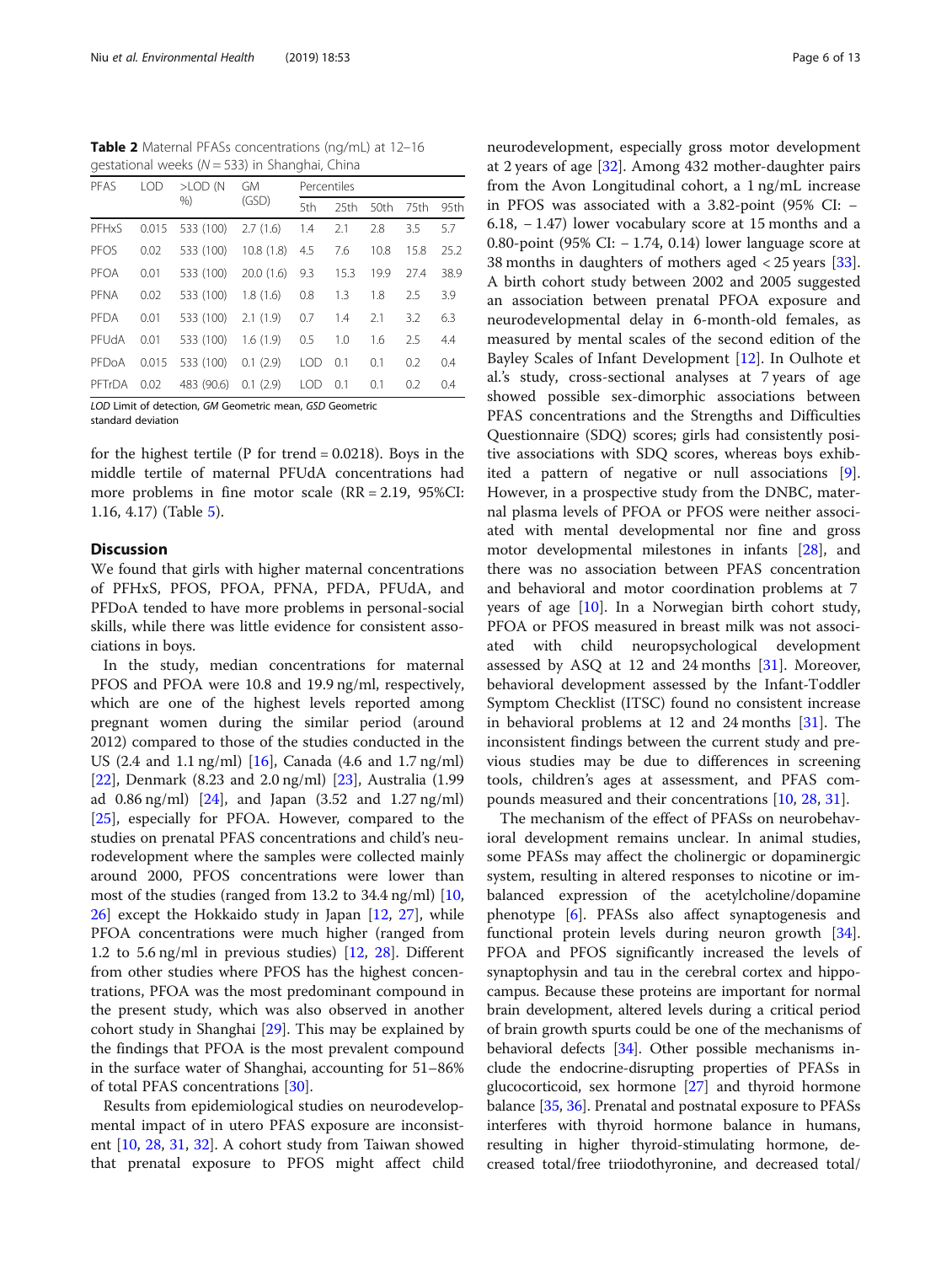|                    | Communication     |                                                                                                                                                                                                                                                                                                                                                                                                                                                                | Gross moto               |                   | Fine motor                                  |                       | Problem solving   |                                             | Personal-social skills |                      |
|--------------------|-------------------|----------------------------------------------------------------------------------------------------------------------------------------------------------------------------------------------------------------------------------------------------------------------------------------------------------------------------------------------------------------------------------------------------------------------------------------------------------------|--------------------------|-------------------|---------------------------------------------|-----------------------|-------------------|---------------------------------------------|------------------------|----------------------|
|                    | CRR (95% CI)      | ARR (95% CI)                                                                                                                                                                                                                                                                                                                                                                                                                                                   | CRR (95% 0               | ARR (95% CI)      | CRR (95% CI)                                | ARR (95% CI)          | CRR (95% CI)      | ARR (95% CI)                                | CRR (95% CI)           | ARR (95% CI)         |
| PFH <sub>X</sub> S |                   | $1.15(0.84, 1.58)$ $1.10(0.78, 1.54)$                                                                                                                                                                                                                                                                                                                                                                                                                          | 1.07 (0.56, 2.03)        | 1.00(0.53, 1.88)  | 0.80 (0.44, 1.49)                           | 0.79(0.45, 1.37)      | 0.88(0.57, 1.35)  | 0.85(0.54, 1.36)                            | 1.49(0.82, 2.71)       | $1.60(0.92, 2.80)^*$ |
| PFOS               | 0.99 (0.76, 1.28) | 1.01(0.77, 1.34)                                                                                                                                                                                                                                                                                                                                                                                                                                               | 1.76)<br>1.16 (0.76,     | 1.22 (0.79, 1.89) | 1.20(0.82, 1.77)                            | 1.25 (0.79, 1.96)     | 1.05 (0.76, 1.44) | 1.02(0.71, 1.47)                            | 1.23(0.83, 1.82)       | 1.34 (0.91, 1.96)    |
| PFOA               | 0.83(0.59, 1.15)  | 0.84 (0.59, 1.19)                                                                                                                                                                                                                                                                                                                                                                                                                                              | 55)<br>0.85 (0.46, 1     | 0.86 (0.47, 1.58) | 0.93(0.51, 1.70)                            | 0.99 (0.53, 1.84)     | 1.22(0.73, 2.03)  | 1.26(0.73, 2.15)                            | 1.43 (0.77, 2.64)      | 1.67(0.89, 3.14)     |
| PFNA               | 0.83 (0.61, 1.13) | 0.85(0.61, 1.17)                                                                                                                                                                                                                                                                                                                                                                                                                                               | 1.72)<br>1.03(0.62, 1)   | 1.07 (0.63, 1.82) | 0.97 (0.55, 1.70)                           | 1.04 (0.58, 1.86)     | 0.94 (0.63, 1.38) | 0.92 (0.60, 1.39)                           | 1.50 (0.93, 2.40)      | 1.92(1.21, 3.05)     |
| PFDA               | 0.97(0.77, 1.21)  | 0.99 (0.78, 1.26)                                                                                                                                                                                                                                                                                                                                                                                                                                              | 1.74)<br>1.17(0.78,      | 1.18 (0.78, 1.78) | 1.03 (0.72, 1.47)                           | $1.08$ $(0.72, 1.62)$ | 1.05(0.77, 1.45)  | 1.00(0.71, 1.43)                            | 1.42(1.00, 2.01)       | 1.66(1.17, 2.37)     |
| PFUdA              | 0.96 (0.77, 1.18) | 0.97(0.77, 1.21)                                                                                                                                                                                                                                                                                                                                                                                                                                               | $\odot$<br>1.07(0.71, 1) | 1.06 (0.70, 1.60) | 0.92(0.61, 1.39)                            | 0.94(0.61, 1.44)      | 1.00(0.73, 1.36)  | 0.97 (0.70, 1.36)                           | 1.28 (0.89, 1.82)      | 1.44 (0.99, 2.09)    |
| PFDoA              | 1.04(0.91, 1.2)   | 1.08 (0.93, 1.25)                                                                                                                                                                                                                                                                                                                                                                                                                                              | (1)<br>1.09 (0.85, 1     | 1.07 (0.83, 1.38) | 0.88(0.70, 1.11)                            | 0.89 (0.71, 1.13)     | 1.11(0.90, 1.37)  | 1.08(0.87, 1.34)                            | 1.15 (0.92, 1.43)      | 1.17(0.93, 1.47)     |
|                    |                   | PFTrDA 1.10 (0.95, 1.27) 1.16 (0.99, 1.36) <sup>#</sup> 1.13 (0.91, 1.41)                                                                                                                                                                                                                                                                                                                                                                                      |                          | 1.13 (0.89, 1.43) | $1.03$ $(0.82, 1.29)$ $1.05$ $(0.81, 1.36)$ |                       | 0.89 (0.74, 1.08) | $0.89$ $(0.73, 1.10)$ $1.07$ $(0.86, 1.35)$ |                        | 1.11(0.88, 1.38)     |
|                    |                   | Models were adjusted for maternal age at enrollment (age), pre-pregnancy BMl (kg/m <sup>2</sup> ), maternal education, paternal education, parity, per capita household income (< 4000, 4000-8000, and > 8000 CNY), maternal<br>services in the contraction of the service contraction in the contraction of the contract of the contract of the contract of the contract of the contract of the contract of the contract of the contract of the contract of t |                          |                   |                                             |                       |                   |                                             |                        |                      |

<span id="page-6-0"></span>Table 3 Associations between maternal PFAS concentrations (In-transformed) and neuropsychological problems of ASQ scales at 4 years of age in Poisson regression with Table 3 Associations between maternal PFAS concentrations (ln-transformed) and neuropsychological problems of ASQ scales at 4 years of age in Poisson regression with robust variance estimates  $\ddot{\phantom{1}}$ 

child's sex passive smoking (yes or no), maternal prenatal depressive symptoms (yes or no), gestational age (weeks), and child's sex and KS), ee<br>X ągе  $\overline{\sigma}$ ₫ no), gesta

CRR Crude risk ratio, ARR Adjusted risk ratio, CI Confidence interval

 $^*$ Marginally significant differences (0.05 < p < 0.10)

Statistically significant differences (p < 0.05)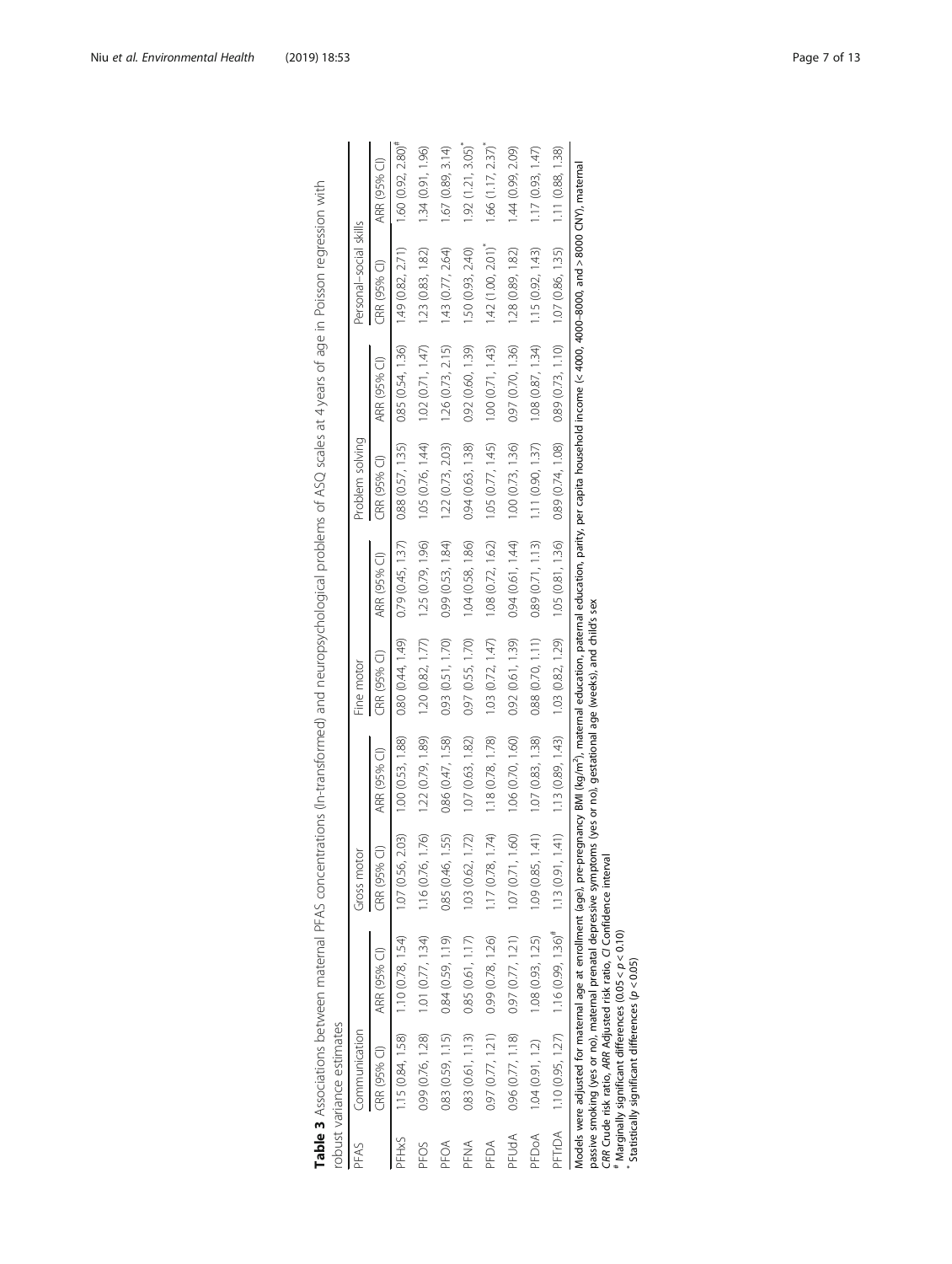

<span id="page-7-0"></span>

free thyroxine levels [\[37](#page-12-0)–[39](#page-12-0)], which may play a role in how PFASs affect human neurodevelopment.

Additionally, we found a consistent pattern of adverse effects on personal-social skills in girls but not in boys following prenatal PFAS exposure. Although chance findings may be incompletely excluded, mechanism investigations are warranted to understand the sex-specific association. In previous studies, prenatal PFOA exposure was associated with decreased Mental Developmental indices scores of female infants at 6 months of age [\[12](#page-11-0)], and PFOS exposure was associated with poorer metacognition scores only among school-aged girls [\[26](#page-12-0)]. These findings are in line with our results on personalsocial skills which evaluate children's abilities of selfhelping and interacting with others. Human studies suggested that prenatal PFOA/PFOS exposure was significantly associated with testosterone/estradiol in male infants, progesterone levels, glucocorticoid levels, and DHEA levels in cord blood samples of both sexes [[27](#page-12-0), [40\]](#page-12-0). In addition, effects of PFAS exposure on thyroid hormone homeostasis may differ across sexes [\[41](#page-12-0)]. The hormonal effects of PFAS may differently affect the neurobehavioral development of males or females. However, whether the sex-specific difference is inherited due to sex or due to hormonal effects of PFAS exposure warrants further investigation.

One strength of our study is that the prospective design provides strong causality between PFAS exposure levels and child neurodevelopment. We measured two of the most frequently detected PFASs, PFOS and PFOA, as well as other PFAS compounds to provide a profile of the effects of commonly detected PFAS compounds. However, some potential limitations of the current study should be mentioned. First, there was considerable loss to follow-up for neurodevelopmental assessment during the study period, which increased the potential for selection bias. However, the characteristics of subjects in the original cohort were similar to those in the final sample in terms of maternal age, pre-pregnancy BMI, parity, and gestational age. Thus, the loss to follow-up was less likely to lead to substantial bias. Second, parental intelligence quotient (IQ) may affect the children's ASQ score, however, the information about parental IQ has not been collected in the study. We adjusted for parental education in the models, which may partially control for the confounding effects of parental IQ. In addition, the relationship between PFASs and ASQ measures may have been confounded by postnatal environmental risk factors [[42,](#page-12-0) [43](#page-12-0)]. The confounding effect of uncollected factors, e.g., child sleepiness and maternal selfregulation, cannot be adjusted for. Third, multiple comparisons may also be of concern because we examined the associations between eight PFASs and five subscales. However, for our main findings on the associations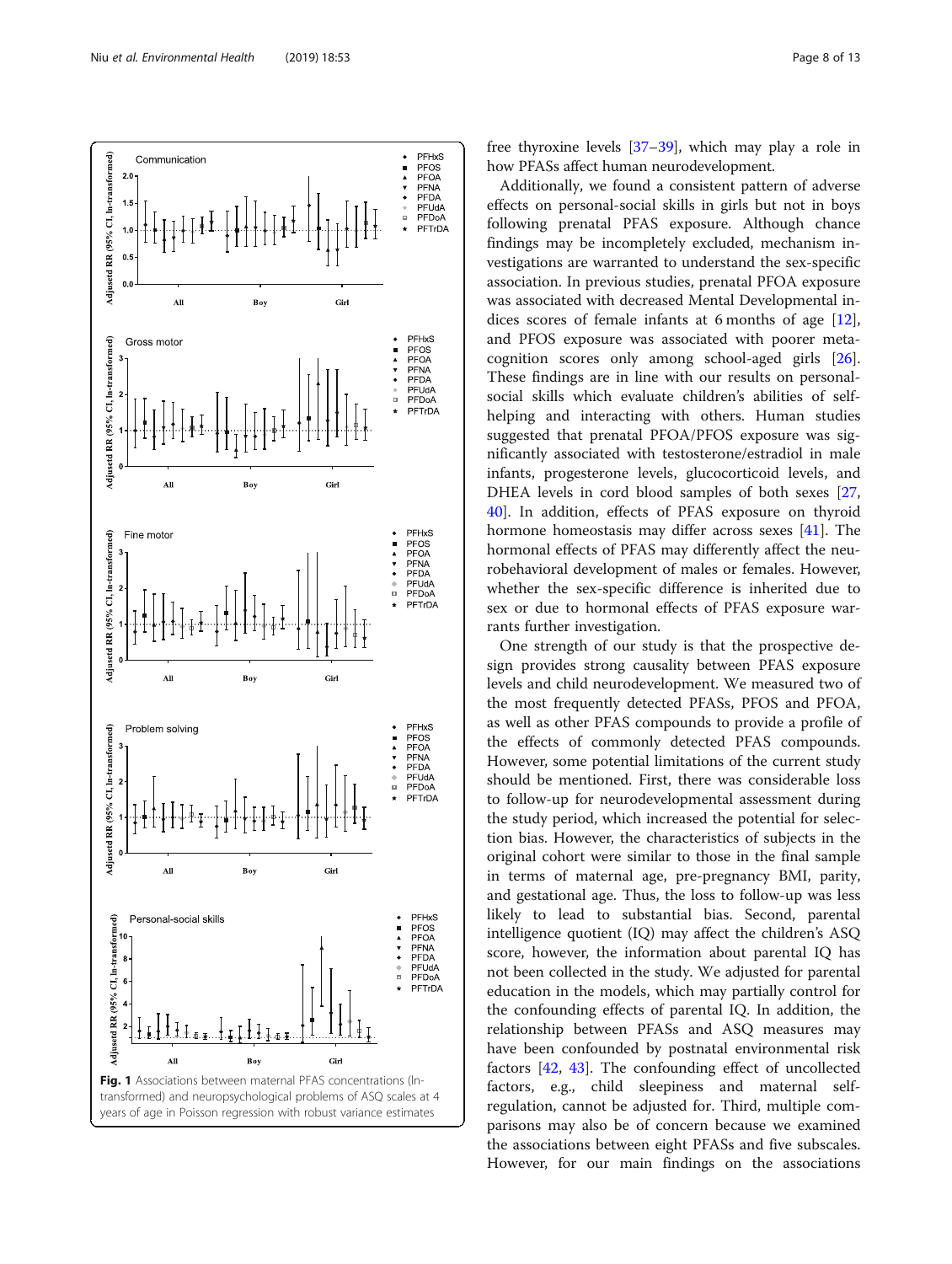|                    | regression with robust variance estimates                 |                                                                           |                          |                                                                                                                                                     |                         |                                       |                              |                                        |                                                                                                                                                                                                                                                                                                                                                                                                                                              |                   |
|--------------------|-----------------------------------------------------------|---------------------------------------------------------------------------|--------------------------|-----------------------------------------------------------------------------------------------------------------------------------------------------|-------------------------|---------------------------------------|------------------------------|----------------------------------------|----------------------------------------------------------------------------------------------------------------------------------------------------------------------------------------------------------------------------------------------------------------------------------------------------------------------------------------------------------------------------------------------------------------------------------------------|-------------------|
| PFAS               | Communication ARR (95% CI)                                |                                                                           | Gross motor ARR (95% CI) |                                                                                                                                                     | Fine motor ARR (95% CI) |                                       | Problem solving ARR (95% CI) |                                        | Personal-social skills ARR (95% CI)                                                                                                                                                                                                                                                                                                                                                                                                          |                   |
|                    | Girl ( $N = 236$ )                                        | Boy ( $N = 297$ )                                                         | Girl ( $N = 236$ )       | Boy ( $N = 297$ )                                                                                                                                   | Girl ( $N = 236$ )      | Boy ( $N = 297$ )                     | Girl ( $N = 236$ )           | Boy ( $N = 297$ )                      | Girl ( $N = 236$ )                                                                                                                                                                                                                                                                                                                                                                                                                           | Boy ( $N = 297$ ) |
| PFH <sub>X</sub> S |                                                           | $1.46$ (0.79, 2.70) 0.90 (0.60, 1.35) 1.21 (0.43, 3.41) 0.92 (0.41, 2.06) |                          |                                                                                                                                                     | 0.88(0.31, 2.50)        | 0.80(0.41, 1.53)                      | 1.06(0.40, 2.78)             | 0.75(0.43, 1.32)                       | 2.09 (0.58, 7.49)                                                                                                                                                                                                                                                                                                                                                                                                                            | 1.53 (0.84, 2.78) |
| PFOS               |                                                           | $1.04(0.65, 1.68)$ $1.00(0.70, 1.44)$ $1.35(0.72, 2.55)$                  |                          | 0.96 (0.48, 1.92)                                                                                                                                   | 1.08 (0.33, 3.59)       | 1.32 (0.84, 2.06)                     | 1.16 (0.63, 2.15)            | 0.93(0.59, 1.47)                       | 2.56 (1.20, 5.45)                                                                                                                                                                                                                                                                                                                                                                                                                            | 1.05 (0.67, 1.64) |
| PFOA               |                                                           | $0.64$ $(0.34, 1.19)$ $1.07$ $(0.70, 1.62)$ $2.31$ $(0.75, 7.10)$         |                          | 0.47(0.25, 0.89)                                                                                                                                    | 0.79 (0.10, 6.29)       | 1.04 (0.55, 1.94)                     | 1.37(0.42, 4.47)             | 1.19 (0.68, 2.08)                      | $9.00$ $(3.82, 21.21)^{*a}$                                                                                                                                                                                                                                                                                                                                                                                                                  | 1.03(0.53, 2.01)  |
| PFNA               | 0.63(0.35, 1.12)                                          | 1.04(0.70, 1.54)                                                          | 1.25 (0.58, 2.69)        | 0.83(0.40, 1.73)                                                                                                                                    | 0.35 (0.12, 1.04)       | 1.36 (0.76, 2.43)                     | 0.93(0.45, 1.91)             | 0.95(0.57, 1.57)                       | 3.11(1.36, 7.13)                                                                                                                                                                                                                                                                                                                                                                                                                             | 1.55(0.91, 2.64)  |
| PFDA               | 1.03(0.68, 1.54)                                          | 0.99(0.73, 1.33)                                                          | 1.50(0.83, 2.69)         | 0.84(0.47, 1.51)                                                                                                                                    | 0.75(0.33, 1.69)        | 1.22(0.83, 1.81)                      | 1.35 (0.73, 2.47)            | 0.84(0.55, 1.27)                       | 2.20 (1.21, 4.00)                                                                                                                                                                                                                                                                                                                                                                                                                            | 1.42(0.91, 2.22)  |
| PFUdA              | 0.99 (0.68, 1.44)                                         | 0.96 (0.73, 1.28)                                                         | 1.10 (0.60, 2.01)        | 0.89(0.49, 1.61)                                                                                                                                    | 0.89 (0.38, 2.06)       | 0.96 (0.59, 1.56)                     | 1.15 (0.61, 2.18)            | 0.90(0.63, 1.29)                       | $2.44$ (1.14, 5.20)                                                                                                                                                                                                                                                                                                                                                                                                                          | 1.18(0.75, 1.84)  |
| PFDoA              | 1.14(0.85, 1.52)                                          | 1.04(0.88, 1.24)                                                          | 1.15 (0.76, 1.74)        | 1.00(0.72, 1.39)                                                                                                                                    | 0.71(0.36, 1.41)        | 0.92(0.71, 1.19)                      | 1.28 (0.84, 1.94)            | 1.02(0.79, 1.32)                       | 1.62 (1.04, 2.54)                                                                                                                                                                                                                                                                                                                                                                                                                            | 1.08 (0.84, 1.38) |
|                    | PFTrDA 1.08 (0.84, 1.39) 1.18 (0.96, 1.45) 1.08 (0.73, 1. |                                                                           | 59)                      | 1.13(0.81, 1.57)                                                                                                                                    |                         | $0.62(0.35, 1.12)$ $1.16(0.88, 1.52)$ | 0.93(0.67, 1.29)             | $0.89(0.69, 1.16)$ 1.08 $(0.61, 1.90)$ |                                                                                                                                                                                                                                                                                                                                                                                                                                              | 1.10(0.86, 1.41)  |
|                    |                                                           |                                                                           |                          | passive smoking (yes or no), maternal prenatal depressive symptoms (yes or no), and gestational age (weeks)                                         |                         |                                       |                              |                                        | The strong association may be caused by statistical imprecision mainly due to the imbalanced distribution of numbers of children having potential problems by PFOA concentrations. As shown in Table 5, there was<br>Models were adjusted for maternal age at enrollment (ages), pre-pregnancy BMI (kg/m <sup>4</sup> ), maternal education, paternal education, parity, per capita household income (<4000,-4000-8000, and > 8000, maternal |                   |
|                    |                                                           |                                                                           |                          | lo and an extra torio of DEOA conceito on ano on a sidura oficial distinguishes and the conceito of the conceitor anomals in Delon receitor anomals |                         |                                       |                              |                                        |                                                                                                                                                                                                                                                                                                                                                                                                                                              |                   |

<span id="page-8-0"></span>Table 4 Associations between maternal PFAS concentrations (In-transformed) and neuropsychological problems of ASQ scales at 4 years of age among boys and girls in Poisson Table 4 Associations between maternal PFAS concentrations (ln-transformed) and neuropsychological problems of ASQ scales at 4 years of age among boys and girls in Poisson regression with robust variance estimates with robust

in Poisson regression model no cases in the lowest tertile group of PFOA concentrations among girls, which potentially influenced the estimation in Poisson regression model nation estin ξ influenced no cases in the lowest tertile group of PFOA concentrations among girls, which potentially<br>ARR Adjusted risk ratio, Cl Confidence interval<br>\* Statistically significant differences (ρ < 0.05)

ARR Adjusted risk ratio, CI Confidence interval Statistically significant differences (p < 0.05)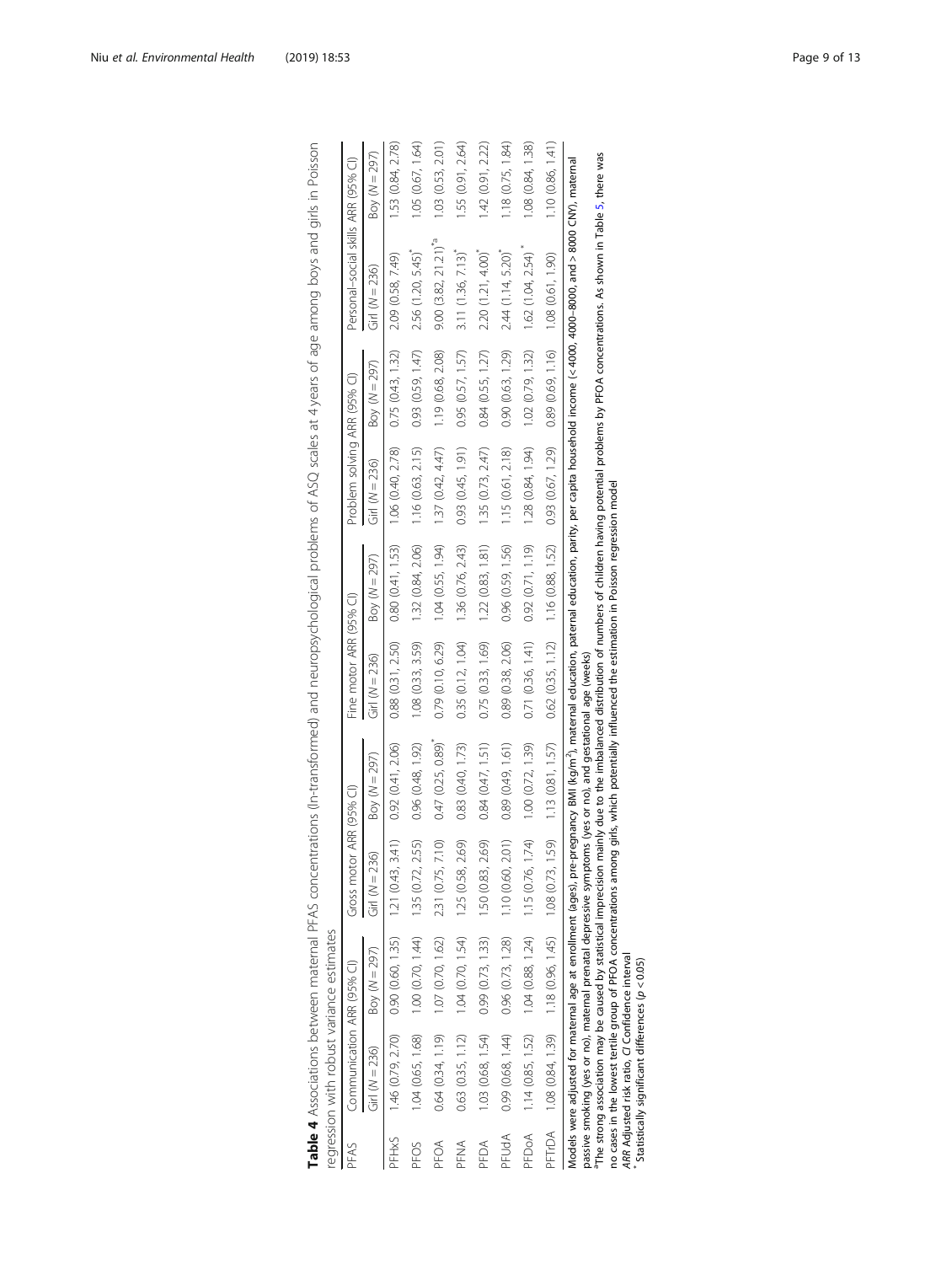<span id="page-9-0"></span>

|                  | Table 5 Associations between maternal PFAS concentr | Poisson regression with robust variance estimates |                            | ations (divided by tertiles) and neuropsychological problems of ASQ scales at 4 years of age among boys and girls |                          |                          |                              |                                  |                                     | Ξ.                       |
|------------------|-----------------------------------------------------|---------------------------------------------------|----------------------------|-------------------------------------------------------------------------------------------------------------------|--------------------------|--------------------------|------------------------------|----------------------------------|-------------------------------------|--------------------------|
| PFAS             | Communication ARR (95%                              | $\widehat{\cup}$                                  | Gross motor ARR (95% CI)   |                                                                                                                   | Fine motor ARR (95% CI)  |                          | Problem solving ARR (95% CI) |                                  | Personal-social skills ARR (95% CI) |                          |
|                  | 236)<br>Girl $(N =$                                 | 297)<br>$\, \parallel$<br>Boy (N:                 | $= 236$<br>Girl (N:        | 297)<br>Ш<br>$\leq$<br>Boy                                                                                        | 236)<br>H<br>Girl (N     | $= 297$<br>$\leq$<br>Boy | 236)<br>H<br>Girl (N         | 297)<br>$\leq$<br>$\mathrm{Boy}$ | 236)<br>Girl (N:                    | $= 297$<br>$\leq$<br>Boy |
| PFHxS            |                                                     |                                                   |                            |                                                                                                                   |                          |                          |                              |                                  |                                     |                          |
| Low tertile      | Ref                                                 | Ref                                               | Ref                        | Ref                                                                                                               | Ref                      | Ref                      | Ref                          | Ref                              | Ref                                 | <b>Refix</b>             |
| Middle tertile   | 0.99(0.53, 1.83)                                    | 0.64 (0.39, 1.05)                                 | 3.55)<br>68,<br>1.55 (0.6  | (0.35, 1.67)<br>0.76                                                                                              | 6.10<br>1.46 (0.35,      | ଲ<br>0.55 (0.27, 1.1     | 1.89)<br>(0.35,<br>0.81      | 1.64<br>(0.44,<br>0.85           | 6.08)<br>(0.43,<br>1.62             | 1.55)<br>0.68 (0.30,     |
| High tertile     | 1.24 (0.65, 2.36)                                   | 0.90(0.59, 1.36)                                  | 3.68)<br>1.43 (0.55,       | (0.26, 1.24)<br>0.57                                                                                              | 5.00)<br>(0.05,<br>0.50  | 0.73 (0.40, 1.36)        | (0.48, 3.21)<br>1.24         | (0.32, 1.18)<br>0.61             | 2.56 (0.73, 9.03)                   | 1.77(0.94, 3.34)         |
| PFO <sub>S</sub> |                                                     |                                                   |                            |                                                                                                                   |                          |                          |                              |                                  |                                     |                          |
| Low tertile      | Ref                                                 | Ref                                               | Ref                        | Ref                                                                                                               | Ref                      | Ref                      | Ref                          | Ref                              | <b>Ref &amp;</b>                    | Ref                      |
| Middle tertile   | $0.52(0.26, 1.04)$ #                                | 1.16(0.76, 1.77)                                  | 0.81 (0.27, 2.43)          | (0.43, 2.07)<br>0.94                                                                                              | 0.79(0.13, 4.91)         | $1.87(0.92, 3.80)$ #     | 0.55 (0.15, 2.07)            | 1.21 (0.65, 2.28)                | 0.32(0.04, 2.77)                    | 1.47 (0.76, 2.84)        |
| High tertile     | 1.10 (0.63, 1.92)                                   | 0.89(0.53, 1.51)                                  | 4.16)<br>1.61 (0.62,       | 2.24<br>(0.37,<br>0.91                                                                                            | 11.53)<br>(0.34,<br>1.98 | 2.71)<br>1.19 (0.52,     | 5.17<br>2.00 (0.77,          | (0.29, 1.48)<br>0.66             | $(0.90, 9.84)$ #<br>2.97            | 1.18 (0.57, 2.44)        |
| PFOA             |                                                     |                                                   |                            |                                                                                                                   |                          |                          |                              |                                  |                                     |                          |
| Low tertile      | <b>Ref</b> &                                        | Ref                                               | Ref                        | <b>Refix</b>                                                                                                      | Ref                      | Ref                      | Ref                          | Ref                              | Ref                                 | Ref                      |
| Middle tertile   | 0.86 (0.49, 1.50)                                   | 1.02(0.65, 1.6)                                   | 3.57)<br>33,<br>1.08 (0.1) | $0.51(0.23, 1.11)*$                                                                                               | 0.50 (0.13, 1.93)        | 0.88 (0.43, 1.80)        | 0.93(0.35, 2.46)             | 2.12<br>1.09 (0.56,              | not converge                        | 1.60 (0.80, 3.19)        |
| High tertile     | $0.55(0.28, 1.10)*$                                 | 0.96(0.61, 1.52)                                  | 5.44)<br>1.90 (0.66,       | $(0.19, 1.04)$ #<br>0.45                                                                                          | 5.93)<br>(0.29,<br>1.32  | 0.91 (0.47, 1.78)        | 2.26)<br>(0.36,<br>0.90      | 2.06)<br>1.10 (0.58,             | not converge                        | 1.50 (0.77, 2.93)        |
| PFNA             |                                                     |                                                   |                            |                                                                                                                   |                          |                          |                              |                                  |                                     |                          |
| Low tertile      | Ref <sup>*</sup>                                    | Ref                                               | Ref                        | Ref                                                                                                               | Ref                      | Ref                      | Ref                          | Ref                              | <b>Ref*</b>                         | Ref                      |
| Middle tertile   | 0.73(0.41, 1.32)                                    | 1.19 (0.76, 1.88)                                 | 3.20<br>0.96 (0.29,        | 2.08)<br>(0.39)<br>0.91                                                                                           | 5.24)<br>1.15 (0.25,     | 3.62)<br>1.72 (0.82,     | 0.56 (0.20, 1.55)            | 2.43)<br>1.24(0.64,              | 22.20)<br>2.87 (0.37,               | 2.47)<br>1.23 (0.62,     |
| High tertile     | 0.50 (0.26, 0.94)                                   | 1.17(0.72, 1.91)                                  | 1.50 (0.54, 4.21)          | 2.35)<br>(0.48,<br>1.06                                                                                           | 2.11)<br>(0.10,<br>0.46  | 3.59)<br>1.72 (0.82,     | (0.4, 2.17)<br>0.93          | 2.25)<br>(0.52,<br>1.08          | 5.68 (0.82, 39.34)                  | 1.70 (0.86, 3.36)        |
| PFDA             |                                                     |                                                   |                            |                                                                                                                   |                          |                          |                              |                                  |                                     |                          |
| Low tertile      | Ref                                                 | Ref                                               | Ref                        | Ref                                                                                                               | Ref                      | Ref                      | Ref                          | Ref                              | Ref*                                | Ref                      |
| Middle tertile   | 0.61 (0.31, 1.20)                                   | 1.01 (0.66, 1.55)                                 | 3.71)<br>1.16(0.36,        | 1.81)<br>(0.42,<br>$0.87\,$                                                                                       | 9.66)<br>2.04 (0.43,     | 3.13<br>1.65 (0.87,      | 0.50(0.14, 1.74)             | 2.33)<br>(0.69,<br>1.27          | 2.16 (0.26, 17.69)                  | 2.28)<br>1.14(0.57,      |
| High tertile     | 1.02 (0.54, 1.91)                                   | 0.88 (0.55, 1.42)                                 | 5.39)<br>1.83 (0.62,       | (0.21, 1.32)<br>0.53                                                                                              | (0.03, 4.74)<br>0.40     | 0.80 (0.37, 1.76)        | (0.70, 4.15)<br>1.71         | (0.31, 1.36)<br>0.65             | $53.43)*$<br>8.68 (1.41,            | (0.74, 3.09)<br>1.52     |
| PFUdA            |                                                     |                                                   |                            |                                                                                                                   |                          |                          |                              |                                  |                                     |                          |
| Low tertile      | Ref                                                 | Ref                                               | Ref                        | Ref                                                                                                               | Ref                      | Ref                      | Ref                          | Ref                              | Ref &                               | Ref                      |
| Middle tertile   | 0.64 (0.32, 1.25)                                   | 1.18(0.78, 1.80)                                  | 0.44 (0.12, 1.53)          | 2.43<br>1.14(0.54,                                                                                                | 2.10 (0.43, 10.41)       | $2.19(1.16, 4.17)$ *     | 0.27 (0.05, 1.33)            | 1.57 (0.81, 3.03)                | 0.79 (0.11, 5.56)                   | $1.77(0.90, 3.47)$ #     |
| High tertile     | 0.93 (0.52, 1.66)                                   | 0.83 (0.50, 1.38)                                 | 3.16<br>1.29 (0.53,        | (0.31, 1.92)<br>0.77                                                                                              | 10.02<br>(0.18,<br>1.35  | (0.26, 1.56)<br>0.64     | 2.94)<br>(0.62,<br>1.35      | (06.1)<br>(0.40,<br>0.88         | $3.72$ (0.79, 17.62) <sup>#</sup>   | 2.63)<br>(0.48,<br>1.12  |
| PFDoA            |                                                     |                                                   |                            |                                                                                                                   |                          |                          |                              |                                  |                                     |                          |
| Low tertile      | Ref                                                 | Ref                                               | Ref                        | Ref                                                                                                               | Ref                      | Ref                      | Ref                          | Ref                              | Ref*                                | Ref                      |
| Middle tertile   | 0.78(0.38, 1.58)                                    | 1.29 (0.82, 2.04)                                 | 0.81 (0.27, 2.38)          | 0.88(0.41, 1.91)                                                                                                  | 0.48 (0.11, 2.06)        | 1.34 (0.70, 2.56)        | 1.25(0.35, 4.41)             | 1.06 (0.54, 2.06)                | 3.99 (0.46, 34.3)                   | 0.91 (0.47, 1.77)        |
| High tertile     | 1.33 (0.72, 2.46)                                   | 1.14(0.72, 1.82)                                  | 1.27(0.51, 3.19)           | (0.41, 2.09)<br>0.93                                                                                              | 0.40 (0.07, 2.37)        | (0.41, 1.75)<br>0.84     | 1.78 (0.61, 5.23)            | 2.18<br>1.13 (0.58,              | $6.89(0.97, 48.67)$ <sup>#</sup>    | (0.46, 1.79)<br>0.91     |
| PFTrDA           |                                                     |                                                   |                            |                                                                                                                   |                          |                          |                              |                                  |                                     |                          |
| Low tertile      | Ref                                                 | Ref                                               | Ref                        | Ref                                                                                                               | Ref                      | Ref                      | Ref                          | Ref                              | Ref                                 | Ref                      |
| Middle tertile   | 1.19 (0.60, 2.36)                                   | 1.53 (0.92, 2.55)                                 | 0.94(0.33, 2.66)           | 2.25 (0.82, 6.14)                                                                                                 | 0.44 (0.10, 1.98)        | 1.90 (0.86, 4.20)        | 1.69 (0.64, 4.47)            | 1.46 (0.75, 2.84)                | 0.79 (0.21, 2.96)                   | 1.70(0.85, 3.4)          |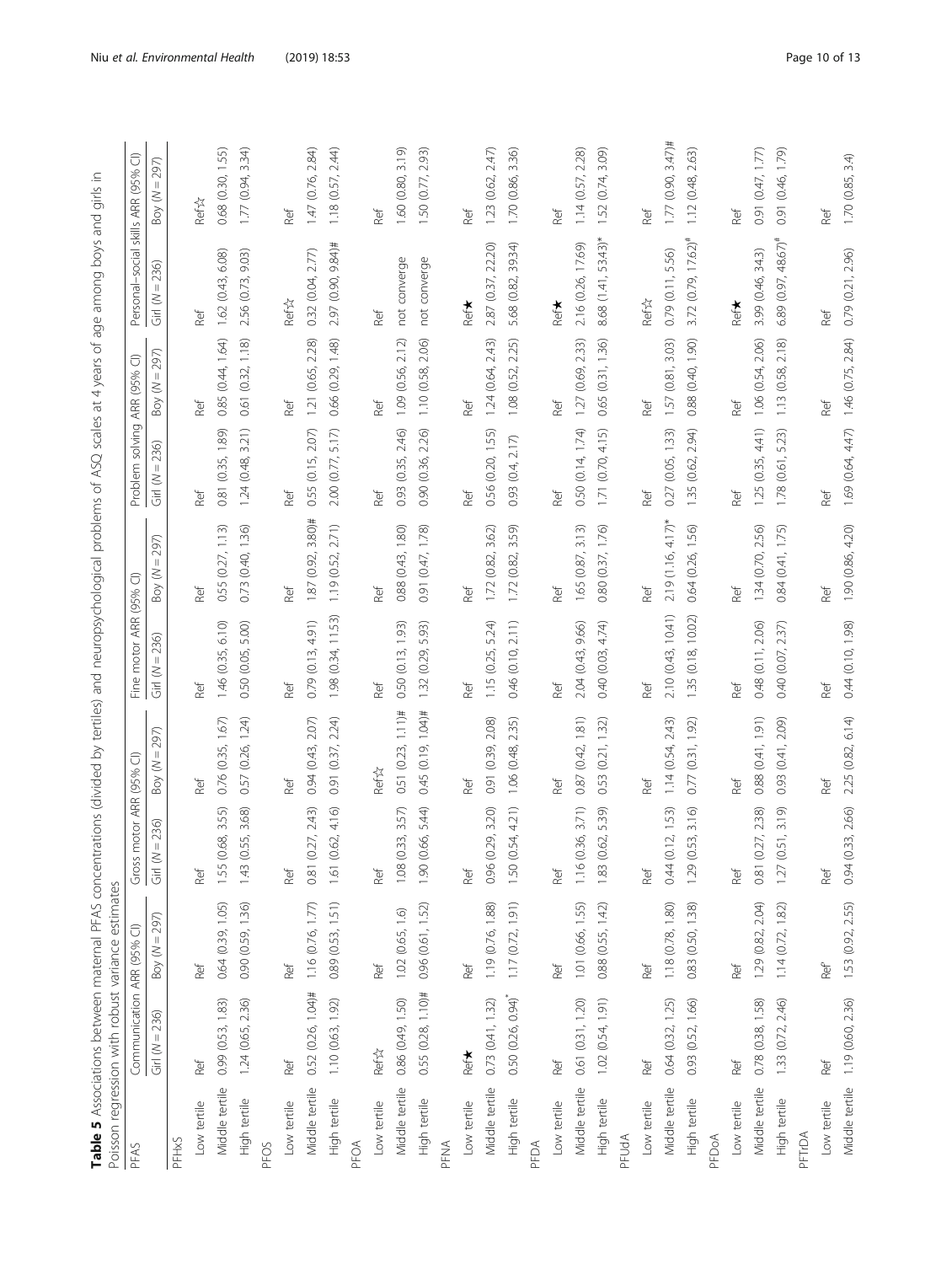Table 5 Associations between maternal PFAS concentrations (divided by tertiles) and neuropsychological problems of ASQ scales at 4 years of age among boys and girls in Table 5 Associations between maternal PFAS concentrations (divided by tertiles) and neuropsychological problems of ASQ scales at 4 years of age among boys and girls in Poisson regression with robust variance estimates (Continued) Poisson regression with robust variance estimates (Continued)

|   |                                     | Boy ( $N = 297$ )           | 1.29 (0.61, 2.75)                                           |
|---|-------------------------------------|-----------------------------|-------------------------------------------------------------|
|   | Personal-social skills ARR (95% CI) | Girl ( $N = 236$ )          |                                                             |
|   |                                     | Boy ( $N = 297$ )           |                                                             |
|   | Problem solving ARR (95% CI)        | $Girl (N = 236)$            | $0.88$ (0.31, 2.52) $0.71$ (0.29, 1.73) $0.84$ (0.23, 3.03) |
|   |                                     | Boy ( $N = 297$ )           |                                                             |
|   | Fine motor ARR (95% CI)             | Girl ( $N = 236$ )          | $0.28$ $(0.05, 1.61)$ 1.81 $(0.78, 4.19)$                   |
|   |                                     | Boy $(N = 297)$             | $(0.31, 2.29)$ 1.68 $(0.56, 5.1)$                           |
|   | Gross motor ARR (95% 0              | $N = 236$                   |                                                             |
|   |                                     | Boy ( $N = 297$ )           | $1.83(1.08, 3.12)^*$ 0.85                                   |
|   |                                     | $\exists$ irl ( $N = 236$ ) | 36 (0.69, 2.69)                                             |
| j | ʻFAJ                                |                             | iah tertile<br>3                                            |

Models were adjusted for maternal age at enrollment (ages), pre-pregnancy BM (kg/m<sup>2</sup>), maternal education, paternal education, parity, per capita household income (< 4000, 4000–8000, and > 8000 CNY), maternal<br>passive smok Models were adjusted for maternal age at enrollment (ages), pre-pregnancy BMI (kg/m2), maternal education, paternal education, parity, per capita household income (< 4000, 4000–8000, and > 8000 CNY), maternal passive smoking (yes or no), maternal prenatal depressive symptoms (yes or no), and gestational age (weeks)

ARR Adjusted risk ratio, CI Confidence interval

#\*Marginally significant differences (0.05 < p < 0.10)

 Statistically significant differences (p < 0.05)  $\star_{p\text{-trend}}$  < 0.05

 $*0.05 < p$ -trend  $< 0.10$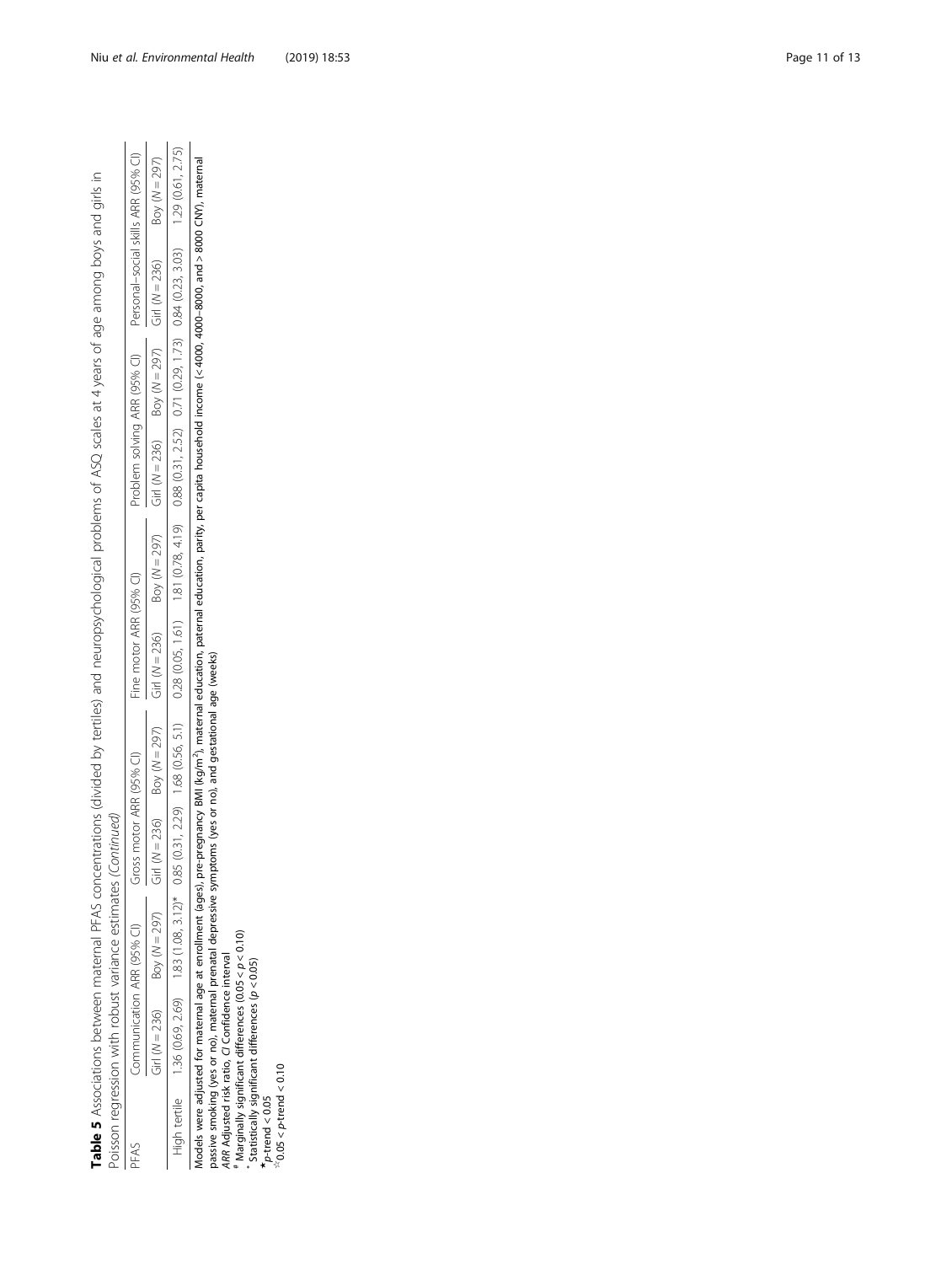<span id="page-11-0"></span>between PFAS concentrations and personal-social skills among girls, patterns were consistent across PFAS compounds, which were less likely to be due to chance alone.

## Conclusions

Maternal PFAS concentrations during pregnancy were inversely associated with neuropsychological development assessed by ASQ in 4-year-old children. Further investigation of the underlying mechanism of the effect of prenatal PFAS exposure on neuropsychological development is needed.

## Additional file

[Additional file 1:](https://doi.org/10.1186/s12940-019-0493-3) Table S1. The rates of potential developmental problem assessed at 4 years of age by the Age and Stage Questionnaire (ASQ). Table S2. Maternal PFASs concentrations (ng/mL) at 12–16 gestational weeks stratified by child sex. Table S3. P-values of interaction item (PFASs\*child sex) in the associations between maternal PFASs concentrations and child's neurobehavioral problems assessed by ASQ at 4 years of age<sup>\*</sup>. Figure S1. Adjusted generalized additive model plots of ln-transformed PFAS concentrations with developmental problems in communication among offspring. Figure S2. Adjusted generalized additive model plots of ln-transformed PFAS concentrations with offspring developmental problems in Gross motor among offspring. Figure S3. Adjusted generalized additive model plots of In-transformed PFAS concentrations with developmental problems in Fine motor among offspring. Figure S4. Adjusted generalized additive model plots of lntransformed PFAS concentrations with developmental problems in Problem solving among offspring. Figure S5. Adjusted generalized additive model plots of ln-transformed PFAS concentrations with developmental problems in Personal-social skills among offspring. (DOCX 15944 kb)

#### Acknowledgements

This work was supported by grants from the National Key Research and Development Program of China (2018YFC1002801, 2016YFC1000505, 2017YFC1600500); the Science and Technology Commission of Shanghai Municipality (16ZR1430100); the National Natural Science Foundation of China (21628701); Shanghai municipal health commission (201840184); Health Commission of Zhejiang Province (2018KY812), Health Commission of Jiaxing City (2016BY58088, 2016A05), and Innovation-oriented Science and Technology Grant from NHC Key Laboratory of Reproduction Regulation (CX2017-06).

#### Authors' contributions

WY, HL and MM conceived and designed the study. JN, YT and HL performed data analysis and drafted the article. WY, MM, YR, HX, XSu, HH, XSo, LY and SW revised the manuscript and critically discussed the results. All authors were involved in interpreting the data and approved the final article.

## Funding

None.

#### Availability of data and materials

The datasets used in the current study are available from the corresponding authors on reasonable request.

#### Ethics approval and consent to participate

The study was approved by the ethical review committee of Shanghai Institute of Planned Parenthood Research (SIPPR). The study was conducted according to the Declaration of Helsinki. All mothers gave their written informed consent for themselves and their children before enrollment and at each follow-up.

#### Consent for publication

Not applicable.

#### Competing interests

The authors declare that they have no competing interests.

#### Author details

<sup>1</sup>The First People's Hospital of Jianshan, Jiaxing, Zhejiang Province, China.<br><sup>2</sup>NHC Key Lah of Benroduction Bequlation (Shanghai Institute of Planned <sup>2</sup>NHC Key Lab of Reproduction Regulation (Shanghai Institute of Planned Parenthood Research), Fudan University, Shanghai, China. <sup>3</sup>Department of Pharmaceutical Outcomes & Policy, College of Pharmacy, University of Florida, 1225 Center Drive, HPNP 3338, Gainesville, FL 32610, USA. 4 Department of Epidemiology, College of Public Health and Health Professions and College of Medicine, University of Florida, 2004 Mowry Road, Gainesville, FL 32610, USA. <sup>5</sup>National Reference Laboratory of Dioxin, Institute of Health Inspection and Detection, Hubei Provincial Academy of Preventive Medicine, Hubei Provincial Center for Disease Control and Prevention, Wuhan 430079, China. <sup>6</sup>Department of Public Educaion, Weifang Medical University, 7166 Baotong west Road, Weifang 261053, Shandong Province, China. <sup>7</sup> Department of Health Statistics, School of Public Health and Management, Weifang Medical University, 7166 Baotong west Road, Weifang 261053, Shandong Province, China.

#### Received: 5 January 2019 Accepted: 31 May 2019 Published online: 13 June 2019

#### References

- 1. Post GB, Cohn PD, Cooper KR. Perfluorooctanoic acid (PFOA), an emerging drinking water contaminant: a critical review of recent literature. Environ Res. 2012;116:93–117.
- 2. Olsen GW, Burris JM, Ehresman DJ, Froehlich JW, Seacat AM, Butenhoff JL, Zobel LR. Half-life of serum elimination of perfluorooctanesulfonate, perfluorohexanesulfonate, and perfluorooctanoate in retired fluorochemical production workers. Environ Health Perspect. 2007;115(9):1298–305.
- 3. Houde M, Martin JW, Letcher RJ, Solomon KR, Muir DC. Biological monitoring of polyfluoroalkyl substances: a review. Environ Sci Technol. 2006;40(11):3463–73.
- 4. Lau C, Anitole K, Hodes C, Lai D, Pfahles-Hutchens A, Seed J. Perfluoroalkyl acids: a review of monitoring and toxicological findings. Toxicol Sci. 2007; 99(2):366–94.
- Apelberg BJ, Witter FR, Herbstman JB, Calafat AM, Halden RU, Needham LL, Goldman LR. Cord serum concentrations of perfluorooctane sulfonate (PFOS) and perfluorooctanoate (PFOA) in relation to weight and size at birth. Environ Health Perspect. 2007;115(11):1670–6.
- 6. Johansson N, Fredriksson A, Eriksson P. Neonatal exposure to perfluorooctane sulfonate (PFOS) and perfluorooctanoic acid (PFOA) causes neurobehavioural defects in adult mice. Neurotoxicology. 2008;29(1):160–9.
- 7. Butenhoff JL, Ehresman DJ, Chang SC, Parker GA, Stump DG. Gestational and lactational exposure to potassium perfluorooctanesulfonate (K+PFOS) in rats: developmental neurotoxicity. Reprod Toxicol (Elmsford, NY). 2009;27(3– 4):319–30.
- 8. Stein CR, Savitz DA, Bellinger DC. Perfluorooctanoate and neuropsychological outcomes in children. Epidemiology (Cambridge, Mass). 2013;24(4):590–9.
- 9. Oulhote Y, Steuerwald U, Debes F, Weihe P, Grandjean P. Behavioral difficulties in 7-year old children in relation to developmental exposure to perfluorinated alkyl substances. Environ Int. 2016;97:237–45.
- 10. Fei C, Olsen J. Prenatal exposure to perfluorinated chemicals and behavioral or coordination problems at age 7 years. Environ Health Perspect. 2011; 119(4):573–8.
- 11. Liew Z, Ritz B, von Ehrenstein OS, Bech BH, Nohr EA, Fei C, Bossi R, Henriksen TB, Bonefeld-Jorgensen EC, Olsen J. Attention deficit/hyperactivity disorder and childhood autism in association with prenatal exposure to perfluoroalkyl substances: a nested case-control study in the Danish National Birth Cohort. Environ Health Perspect. 2015;123(4):367–73.
- 12. Goudarzi H, Nakajima S, Ikeno T, Sasaki S, Kobayashi S, Miyashita C, Ito S, Araki A, Nakazawa H, Kishi R. Prenatal exposure to perfluorinated chemicals and neurodevelopment in early infancy: the Hokkaido study. Sci Total Environ. 2016;541:1002–10.
- 13. Hoyer BB, Ramlau-Hansen CH, Obel C, Pedersen HS, Hernik A, Ogniev V, Jonsson BA, Lindh CH, Rylander L, Rignell-Hydbom A, et al. Pregnancy